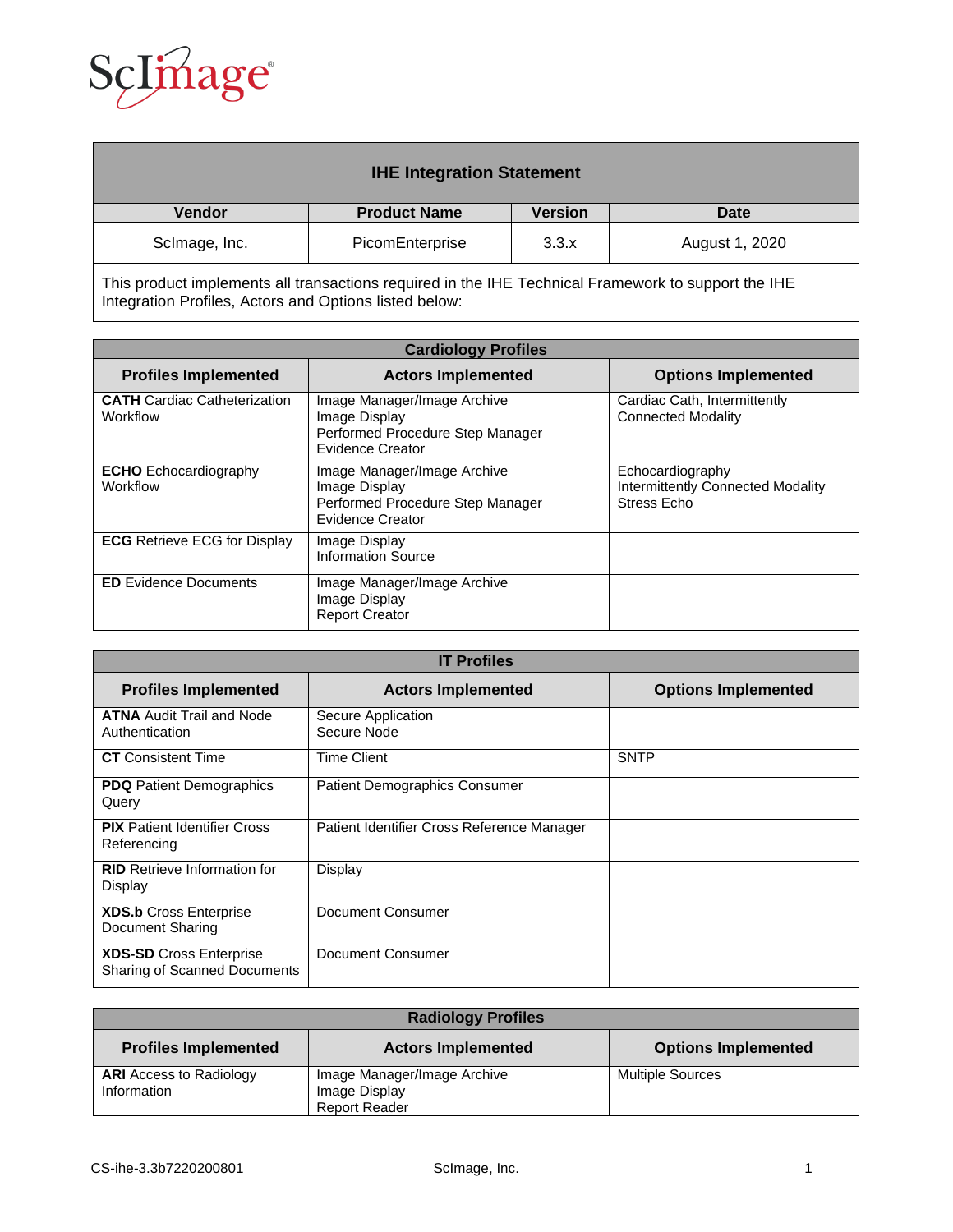

|                                                                 | <b>Report Repository</b><br><b>External Report Repository Access</b>                                 |                                                                            |
|-----------------------------------------------------------------|------------------------------------------------------------------------------------------------------|----------------------------------------------------------------------------|
| <b>CPI</b> Consistent Presentation of<br>Images                 | Image Manager/Image Archive<br>Image Display<br><b>Evidence Creator</b>                              |                                                                            |
| <b>DBT</b> Digital Breast<br>Tomosynthesis                      | Image Manager/Image Archive<br>Image Display                                                         |                                                                            |
| <b>ED</b> Evidence Documents                                    | Image Manager/Image Archive<br>Image Display<br><b>Report Creator</b>                                |                                                                            |
| <b>IOCM</b> Image Object Change<br>Management                   | Image Manager/Image Archive<br>Image Display                                                         |                                                                            |
| <b>IRWF</b> Import Reconciliation<br>Workflow                   | Importer<br>Image Manager/Image Archive<br>Performed Procedure Step Manager                          |                                                                            |
| <b>KIN</b> Key Image Note                                       | Image Manager/Image Archive<br>Image Display<br><b>Evidence Creator</b>                              |                                                                            |
| <b>MAMMO</b> Mammography Image                                  | Image Manager/Image Archive<br>Image Display<br><b>Evidence Creator</b>                              |                                                                            |
| <b>NM</b> Nuclear Medicine Image                                | Image Manager/Image Archive<br>Image Display                                                         |                                                                            |
| PDI Portable Data for Imaging<br>Integration                    | Portable Media Creator<br>Portable Media Importer<br>Image Display<br><b>Report Reader</b>           |                                                                            |
| <b>PGP</b> Presentation of Grouped<br>Procedures                | Image Manager/Image Archive<br>Performed Procedure Step Manager                                      |                                                                            |
| <b>PIR</b> Patient Information<br>Reconciliation                | Image Manager/Image Archive<br>Performed Procedure Step Manager                                      |                                                                            |
| <b>PWF</b> Post-Processing<br>Workflow                          | Image Manager/Image Archive<br>Image Display                                                         |                                                                            |
| <b>RWF Reporting Workflow</b>                                   | Image Manager/Image Archive<br>Performed Procedure Step Manager<br><b>Report Manager</b>             |                                                                            |
| <b>SINR</b> Simple Image and<br>Numeric Report                  | Report Creator<br>Report Manager<br><b>Report Repository</b><br><b>Report Reader</b>                 |                                                                            |
| <b>SWF</b> Scheduled Workflow                                   | Image Manager/Image Archive<br>Performed Procedure Step Manager<br>Image Display<br>Evidence Creator |                                                                            |
| <b>TCE Teaching File and Clinical</b><br><b>Trial Export</b>    | <b>Export Selector</b><br><b>Export Manager</b>                                                      |                                                                            |
| <b>XDS-I.b Cross-Enterprise</b><br>Document Sharing for Imaging | <b>Imaging Document Source</b><br>Imaging Document Consumer                                          | <b>PDF Report</b><br>Retrieve Images<br><b>Retrieve Evidence Documents</b> |